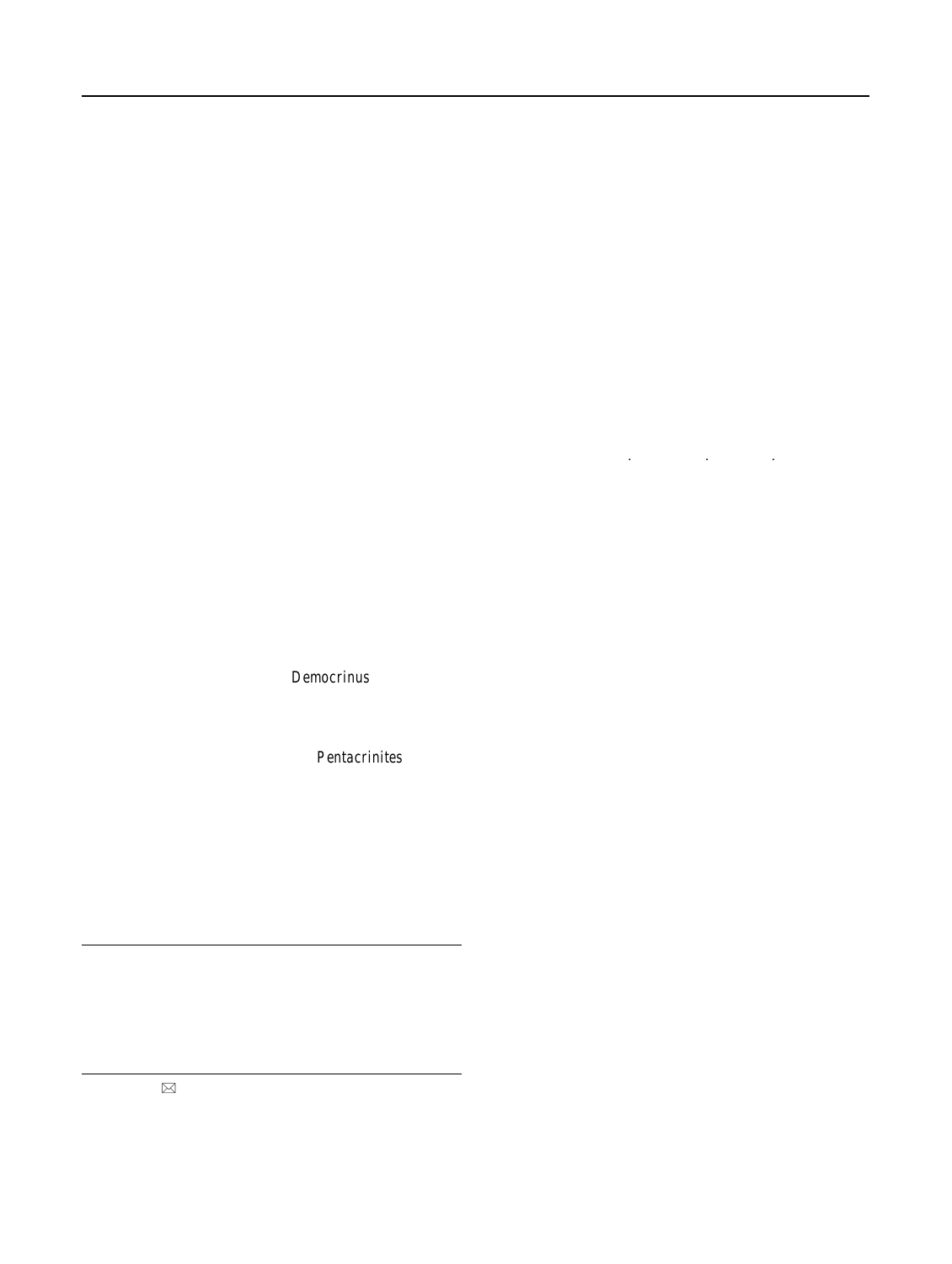limited ontogenetic data available for the cup in extinct be distinguished on morphometry and/or columnal shape taxa, the issue remains open to debate. and ornamentation. Both lineages show distinct trends in

Application of cladistic methodology to phylogenetic certain characters, which have been interpreted as heteranalysis within the Crinoidea is highly dependent on well-ochronous in origin (Simms 990). preserved specimens, those in which the state of numerous Although there is considerable justiÞcation for regarding morphological characters can be assessed and comparted members of each of these two parallel lineages as

with other taxa. Intact preservation of crinoids is notori-having ancestor-descendent relationships, the relationship ously subject to the vagaries of chance. After death, theetween the lineages is more conjectural. Simrte 86, multielement skeletons of crinoids disarticulate within 1988a argued thaBalanocrinus was a neotenous offshoot days, or even hours, as the soft tissues connecting theom the Isocrinus lineage. This was based on the morossicles decay (e.g. Donovan991). For most fossil cri- phological similarities between the stems of immature noids intact preservation was a consequence of obrutiofsocrinus psilonoti and matureBalanocrinus quiaiosensis, (Seilacher et al[.1985\)](#page-11-0)Ñthe near instantaneous burial and which he considered to be the earliest specie Badandeath by an inßux of sediment sufÞcient to exclude damagecrinus. However, columnal morphospecies nominally through subsequent scavenging or burrowing (Simmassigned toBalanocrinus do occur both earlier, such as 1986. This necessarily excludes those taxa that inhabite@alanocrinus antiquusÖ Loriol, from the Hettangian, and environments less prone to such obrutional events. Indeethter, for instanceBalanocrinus subteres (Munster), from many post-Palaeozoic crinoid species have been describede Upper Jurassic. Both Roux (31) and Klikushin [\(1982\)](#page-10-0) on the basis only of dissociated remains, particularly col-recognised the Balanocrininae as a subfamily of the Isocumnals. These columnals may be distinctive and characrinidae to which they assignedalanocrinus and several teristic at particular stratigraphic levels, but incompleteother genera. They considered this clade to have diverged knowledge of other aspects of the morphology of theserom other isocrinids in the Triassic and persisted to at least species excludes many of them from cladistic analysis. the early Neogene. SpeciÞcally, Klikushin 979b 1982

Cladistic methodology clearly is the best approach forlinked the origins of the Balanocrininae **ta**evigatocrinus, inferring phylogenetic relationships at high taxonomic an Early Carnian (Upper Triassic) genus to which he levels, but at lower taxonomic levels, such as species cassigned several species. However, Hagdorn (this volume) genus, it is less useful. Taxonomic distinctions at these lowestricts this genus to just the highly distinctive type spelevels commonly are based on relatively minor, qualitative cies,Laevigatocrinus laevigatus, assigning other species to and readily reversible, character changes such as the Balanocrinus s.l. or toEckicrinus.

ornamentation, shape or number of elements, rather than on Among isocrinids, homeomorphy probably is very the clearly deÞned presence or absence of a speciÞc chaommon. Only a limited range of basic columnal moracter. At low taxonomic levels, a more pragmatic approachphologies is possible, e.g., circular, pentagonal, stellate, so may be adopted for inferring phylogenetic relationships, that broad similarities of columnal shape alone cannot be based on the morphological similarity of those charactersonsidered a sound basis for considering close phylogeavailable coupled with stratigraphic proximity. In many netic relationship between species. The Late Triassic cases, the evidence suggests that the fossil record for **C**alanocrinus Osubcrenatus is known only from columnals, particular group during a given time interval is much more with nothing known of the crown, and is separated from complete than is generally assumed (Pa008), allowing evolutionary relationships to be inferred with some conÞ-ÔBalanocrinusÕantiquus) or the better documented Early dence (e.g. Howarth958 Simms[1989a\)](#page-11-0). Where crinoid Jurassic species dJalanocrinus (Simms1989a by more diversity was relatively low, as in the Hettangian to Pli-than 20 million years. This considerable time gap does not ensbachian (Lower Jurassic) of north-west Europe, a corpreclude a direct phylogenetic relationship between these tinuous stratigraphic series of morphologically similar taxataxa but, with so little known about their morphology, it are more likely to represent an evolving lineage of species might appear difÞcult to establish whether or not there is than a disjunct series of taxa that were unconnected ba close phylogenetic link between them. Are these older direct ancestor-descendent relationships. This certainlgnd/or younger taxa actually representatives of the wellwould appear to be the case for two groups of isocrinidsdocumented SinemurianĐPliensbachian lineage or are they Isocrinus and Balanocrinus, from the Early Jurassic homeomorphs that arose from an isocrinid ancestor inde-(Simms[1988a](#page-11-0) [1989a\)](#page-11-0). Of the eight species involved, three pendently of the SinemurianÐPliensbach Parlanocrinus of Isocrinus and Þve ofBalanocrinus, three are known lineage in question. How might this question be resolved in almost exclusively from columnals and for one the crown the face of the very limited morphological data available is entirely unknown. However, based on pluricolumnals for some of these nominal taxa? What is needed is some alone, stratigraphically successive taxa are similar but canharacter that can be recognised even in isolated any broadly similar younger columnals (e.g. LoriolÕs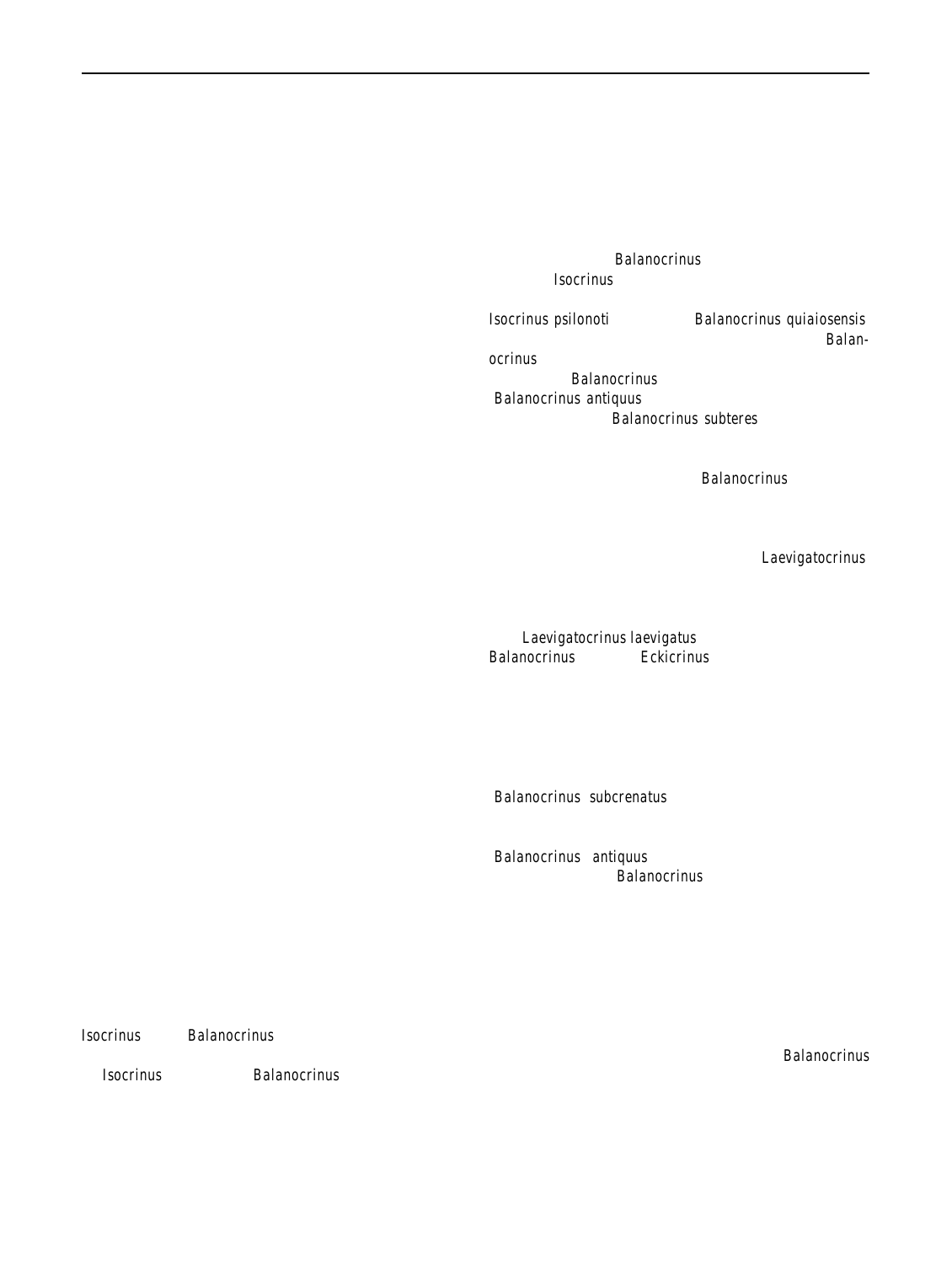columnals, a character that is inherent to all of them, andunctional aspects of the stereom being examined. As such, that reßects phylogenetic relationships more closely thathe stereom morphology they described is more likely to functional or ecophenotypic constraints. reßect function than phylogeny.

Stereom microstructure of columnals: background to the research

Consideration of crinoid columnals suggests that although the morphology of articulating surfaces may be strongly inßuenced by mechanical constraints, this is less likely to be the case for columnal latera. Columnal latera among isocrinids may be variously ornamented with small

One of the fundamental characters that deÞnes the Phylutubercles or ridges but in the majority of taxa the latera are Echinodermata is the possession of a multi-element endosmooth at the macroscopic scale. Although enveloped by a skeleton composed of high-magnesium calcite ossiclethin tissue layer, the columnal outer surface does not serve with a stereom microstructure, an orderly or labyrinthinefor the attachment of motile tissue and hence is not subject network of cavities permeated with soft tissue termedto the more obvious functional constraints imposed on stroma. Each ossicle is formed of an optically continuousarticula. Clearly the latera are not entirely OfunctionlessO, as crystal of calcite, a readily cleaved mineral, with the ste-they represent an interface between the exterior and interior reom/stroma composite imparting a much greater strengtbf the columnal and must maintain the structural integrity to what is an inherently brittle material. Additional of the columnal as a whole. However, such constraints are advantages to the organism conferred by this stereom mechanically less demanding than those imposed on structure include a reduction in energy required for thearticula and hence characteristics of the stereom microbiomineralisation process; a skeletal density signiÞcantlystructure might more clearly reßect underlying phylogelower than if the ossicles were solid calcite; and the pro-netic factors. Despite the plethora of papers dealing with vision of a vast range of attachment points for soft tissues unctional and ontogenetic aspects of crinoid articular

Variation in stereom morphology has been recognisedtereom, the possible phylogenetic signiÞcance of any for more than a century and a half (see Smith680 for early references) but it is only since the 1970s that anyhas not previously been addressed other than very brießy detailed investigation has been undertaken of this variatioby Gluchowski [\(1982](#page-10-0)) and by Simms [\(1985,](#page-11-0) 1988a and its possible signiÞcance. Crinoids Þgured prominently 989a. From a limited survey of taxa undertaken in conin some of these early investigations, with papers byjunction with wider research on Lower Jurassic crinoids, Edward Gluchowski, Vladimir Klikushin, Brad Macurda, Simms [\(1985](#page-11-0) [1988a\)](#page-11-0)suggested that the pattern of lumina Dave Meyer and Michel Roux (Gluchowsk082 Kliku-shin [1979a](#page-10-0) Macurda and Meye[r1975;](#page-10-0) Macurda et al. 1978 Macurda and Roux 981; Roux [1970,](#page-10-0) [1975](#page-10-0), [1977,](#page-10-0) [1981\)](#page-11-0). Echinoids are the other extant echinoderm class incurrent study is intended to pursue this investigation further which the stereom microstructure has been investigated iand to assess at what taxonomic level this particular detail, with the substantial work of Andrew Smith being character might be useful. Can it be used as a tool to particularly important here (Smith980). Interest in this establish the degree of phylogenetic relationship between Þeld might seem to have waned subsequently but in fact morphologically similar columnals at widely separate aspects of what was learned in the 1970s and 1980s astratigraphic levels or does it reßect relationships at only now routinely applied to the interpretation of extinct very high taxonomic levels and therefore has only limited echinoderms (e.g. Clausen and Sm[2005](#page-10-0) [2008\)](#page-10-0). similarities or differences in the stereom of crinoid latera in the stereom of columnal latera was signiÞcant at the family level and indicated a close phylogenetic relationship between Early Jurassilsocrinus and Balanocrinus. The utility? Ideally such a study would examine the micro-

The biometric studies undertaken by Roux (RduX<sup>7</sup>0 1975 Macurda and Roux<sup>1</sup> 981) focused on aspects of the extant but, in this instance, I have been constrained both by growth of the stereom, particularly on the articula of cri-availability of material and by access to a scanning electron noid columnals, and its potential implications in terms of microscope (SEM). The high level taxonomy of the crifunction and taxonomy. Other papers (e.g. Macurda andoids referred to in this account follows that of Simms Meyer [1975](#page-10-0); Macurda and Roux 981) looked more widely et al. [\(1993](#page-11-0)). structure of a large sample of crinoid taxa, both fossil and

at other parts of the crinoid endoskeleton, such as cirri,

brachials and cup plates. SmithÕs work (Smithald was

particularly signiÞcant in identifying the relationship Materials and methods

between stereom morphology and associated tissues and,

although based on echinoids, has relevance across therange of fossil and recent articulate crinoid material has entire Class. All of these papers focused largely on articbeen examined for this study. The fossil columnals ulation or attachment surfaces and accordingly stressed thexamined were from various stratigraphic levels, in the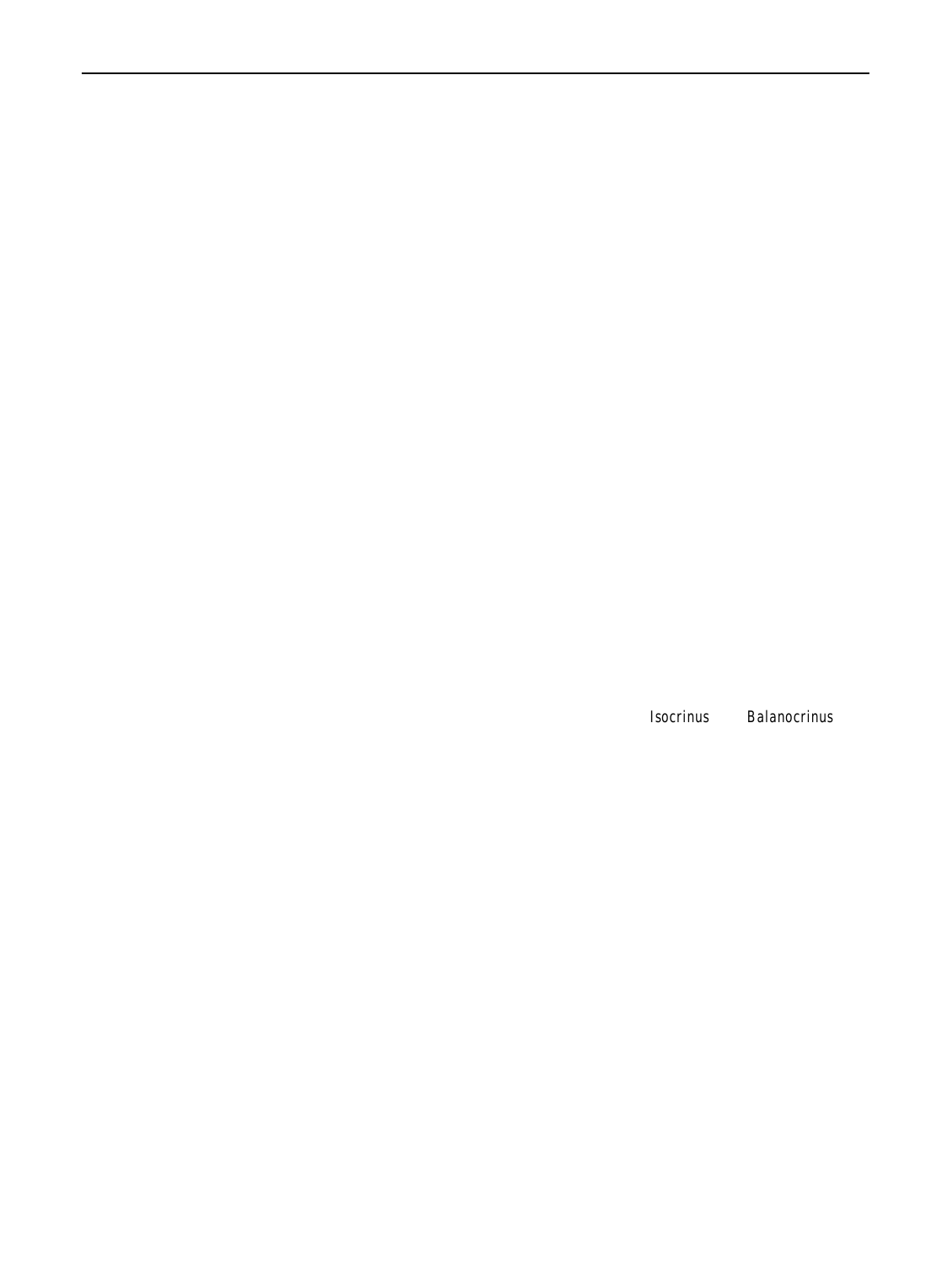<span id="page-3-0"></span>Carnian to Rhaetian stages of the Triassic and the HeFig. 1 All Þgures are of columnal latera unless otherwise indicated. tangian to Toarcian stages of the Jurassic, and theycale bar 100 µm. a En echelon perforate stereom with elliptical examined; two species of the isocrinidedoxocrinus and one of the bourgueticrinidDemocrinus. All of the specimens were examined at relatively low power  $\times$  400) London, and QueenÕs University Belfast.

The recent material, oEndoxocrinus and Democrinus.

encompass various taxa within the families Encrinidae and himina. Balanocrinus quiaiosensis de Loriol. Jurassic, Sinemurian, Pentacrinitidae, the Suborder Isocrinina, and the Orderland. BM. b En echelon perforate stereom with elliptical lumina. Millericrinida. Three extant articulate crinoids were also Balanocrinus subteroides (Quenstedt). Jurassic, Pliensbachian, Charusing SEM facilities at the Natural History Museum, K2010.4. d En echelon perforate stereom with elliptical lumina, Charmouth Mudstone Formation, Quedgeley, Gloucestershire, Engmouth Mudstone Formation, Blockley, Gloucestershire, England. BM E70552. c En echelon perforate stereom with weakly elliptical lumina.'Isocrinus' angulatus (Oppel). Jurassic, Hettangian, Waterloo Mudstone Formation, Larne, Co. Antrim, Northern Ireland. BELUM slightly etched.Isocrinus psilonoti (Quenstedt). Jurassic, Hettangian, Blue Lias Formation, Tewkesbury, Gloucestershire, England. BM.

> umnal latera encountered during this study commonly differs from that described by Smith  $( 980)$  in having markedly elliptical pores arranged in an en echelon pattern, a conÞguration termed here Ôen echelon perforate stereomÕ.

is very well preserved and provides an invaluable com<sub>robustus</sub> (Wright). Jurassic, Pliensbachian, Charmouth Mudstone parison against which to judge fossil preservation. PreseFormation, Scunthorpe, Humberside, England. BMEn echelon vation can be a major limitation to any study of the perforate stereom with near circular lumindispidocrinus scalaris columnal microstructure in fossil material. On a macro (Goldfuss). Jurassic, Sinemurian, Charmouth Mudstone Formation, scale, preservation can appear very good, but syntaxial reformate stereom with elliptical luminalispidocrinus schlumbergeri overgrowth of the microstructure can partly or completely (de Loriol). Jurassic, Sinemurian, Charmouth Mudstone Formation, Þll stereom pore space. This is more likely to occur in Charmouth, Dorset, England. BMh Sinuous perforate stereom with carbonate-rich successions rather than in mudstone collectional lumina. Pentacrinites fossilis Blumenbach. sequences, as observed by Klikushin 979a and Gluchowski [\(1982](#page-10-0)), and would appear to be the case for the e En echelon perforate stereom with elliptical luminisocrinus Bishops Cleeve, Gloucestershire, England. BM. En echelon Jurassic, Sinemurian, Charmouth Mudstone Formation, Charmouth, Dorset, England. BM

samples of Encrinus liliiformis that were examined. The stereom, labyrinthic (e.g. Figed) and perforate (e.g. columnal latera of these showed a fairly smooth surfaceig. 1e), were recognised on columnal latera. These can be lacking any distinct lumina. Columnals may also experi-described as follows, based on the descriptions of Smith ence post-burial etching which can remove the surface of 1980 and observations made during this study: the latera to an unknown depth and preferentially etch

cleavage planes near the surface. This clearly has occurred by rinthic stereom

in the samples of Holocrinus dubius (Fig.  $3c$ , d) and even

more so in the columnals disocrinus sp. from Kardolina (Fig. [3](#page-6-0)e, f). Lumina are developed on the latera of thesetangle of trabeculae which may range from a coarse open etched columnals but it is unclear to what extent thesetructure to a Þner, more compact, arrangement. The shape reßect the original surface conÞguration of the latera oand arrangement of pores is difÞcult to deÞne as this type might be an artifact of etching. Relatively minor etching is of stereom never forms a planar surface. This forms a completely unorganised three-dimensional

apparent in the specimen  $M_0$  or inus psilonoti (Fig. [2d](#page-5-0))

while other specimens, such **as** extending robustus (Fig.  $2e$  $2e$ ) and Balanocrinus subteroides (Fig. [2b](#page-5-0)), appear little

modiÞed by comparison with the Recelandoxocrinus (Fig. [2](#page-5-0)a, b). Twenty-six samples were examined from thicker than the maximum diameter of the small circular different stratigraphic levels and/or localities, with each pores which penetrate it. He distinguished simple from sample comprising between one and three specimenisregular perforate stereom on the basis of its cross-Seven of these proved too poorly preserved, either througsectional structure, but such a division cannot be applied in excessive etching or syntaxial overgrowth, to bethis study which has examined only the surface conÞguinformative. Smith [\(1980](#page-11-0)) described this as forming layers usually ration of the stereom. Perforate stereom of crinoid col-

#### **Observations**

Perforate stereom

Andrew Smith [\(1980\)](#page-11-0), in his seminal work on echinoderm microstructure, deÞned ten types of stereom fabric on thetereom lumina across the latera of individual columnals basis of its three dimensional conÞguration of pores an fig. [3a](#page-6-0)) but this appears relatively minor compared with trabeculae. About half of these occur widely in different the differences that are seen between different taxa. Perparts of the crinoid endoskeleton but within the relatively forate stereom appears conÞned to representatives of the small sample size available for this study just two types offsocrinina and exhibits a modest range of patterns of There is some variation in the shape and conÞguration of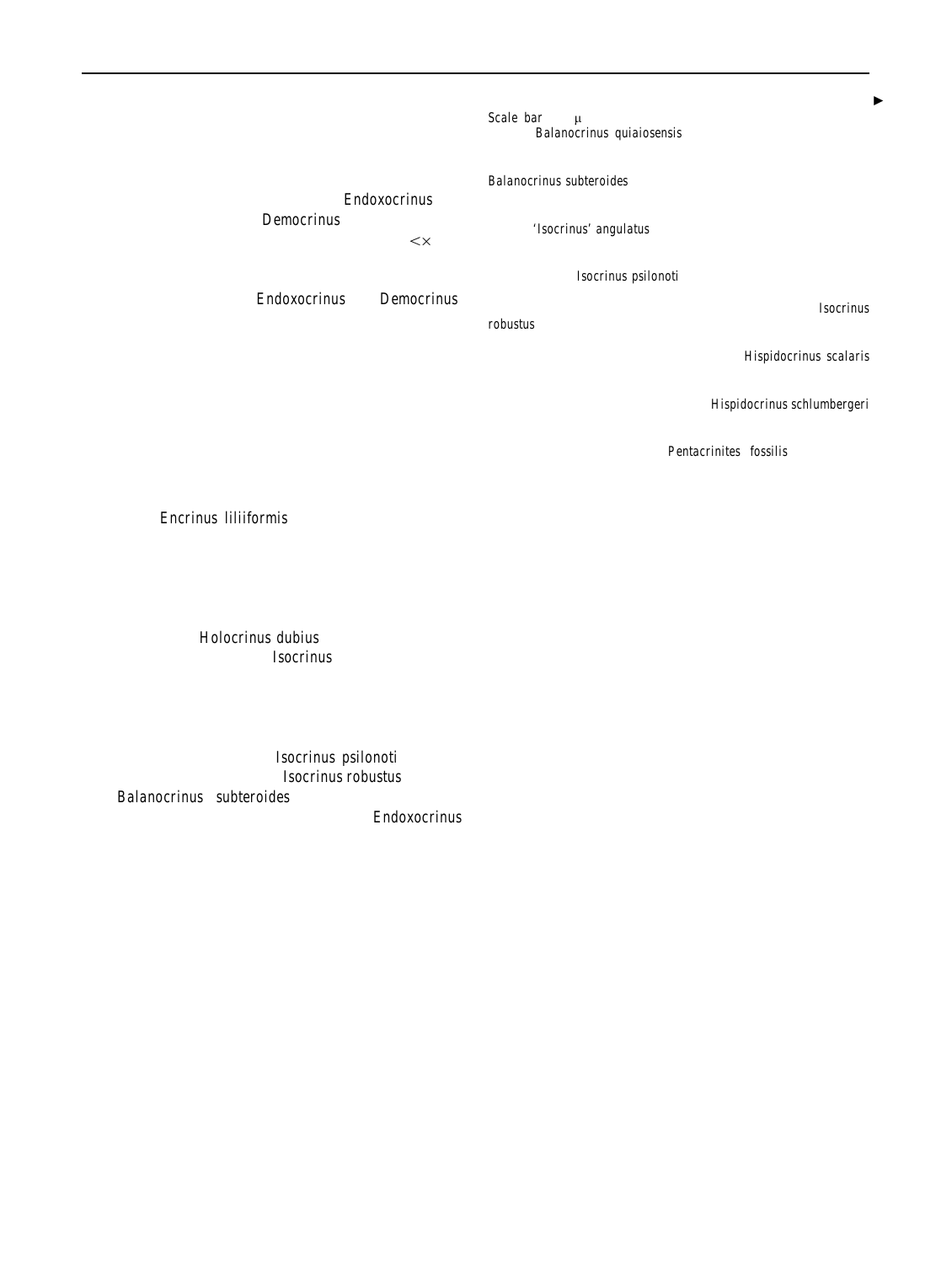

stereom lumina on the columnal latera (Fi[g](#page-3-0)aDg2a, b, e, f). The most commonly encountered arrangement consists **s**mooth unperforated calcite. Among some of the Early an en echelon pattern of elliptical to lanceolate lumina. Jurassic isocrinids the lumina account for a much greater Lumina typically are c.10Đ20m wide, with the more proportion of the surface, perhaps 35Đ40% in the case of elongate ones up to c.40m long. This pattern is seen Balanocrinus subteroides (Fig. [1b](#page-3-0)) or Isocrinus psilonoti in both species ofEndoxocrinus (Fig. [2](#page-5-0)a, b), the extant (Fig. [1](#page-3-0)d). An intermediate pattern of en echelon elliptical isocrinid genus examined, where lumina account for about lanceolate lumina is seen also in some of the other Early 15Ð20% of the lateral surface and are separated by areas of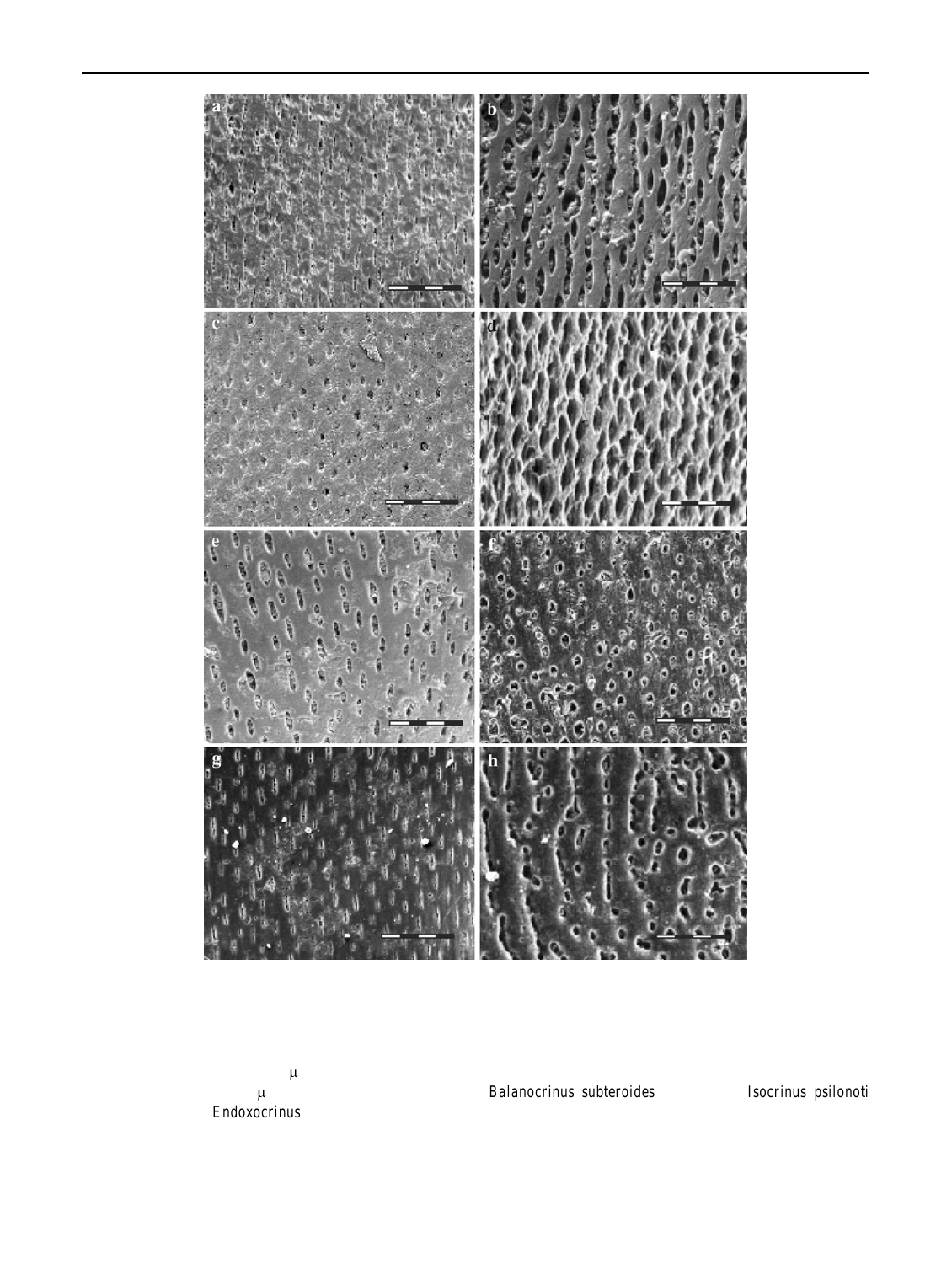<span id="page-5-0"></span>Fig. 2 All Þgures are of columnal latera unless otherwise indicatedScale bar  $100 \mu m$ . a En echelon perforate stereom with elliptical lumina. Endoxocrinus parrae (Gervais). Recent. BELUM K2010.1.2. b En echelon perforate stereom with elliptical lumina. Endoxocrinus prionodes H.L. Clark. Recent BELUM K2010.2.2.c ?Labyrinthic stereom.Chariocrinus wuerttembergicus (Oppel). Jurassic, Toarcian, Whitby Mudstone Formation, Cleeve Hill, Gloucestershire, England. BM E70412.d Labyrinthic stereom.Democrinus cf. brevis. Recent. BELUM K2010.3.2. e En echelon perforate stereom with very small, widely spaced elliptical lumina. Laevigatocrinus laevigatus (Munster). Triassic, Carnian, Cassian Formation, Cion del Coute, Italy. Muschelkalkmuseum IngelÞngenf En echelon perforate stereom with weakly elliptical lumina. ÔBalanocrinusÕsubcrenatus (Munster). Triassic, Carnian, Cassian Formation, St Cassian, Italy. BMNH E67484 g. Labyrinthic stereom. Plicatocrinus inornatus Simms. Jurassic, Toarcian, Beacon Limestone Formation, Watton Cliff, Dorset, England. BM E70612.h Labyrinthic stereom. Millericrinus ? alpinus (Gumbel). Jurassic, Toarcian, Marlstone Rock Formation, Thorncombe Beacon, Dorset,

England. BM E70515



Jurassic isocrinids<sup>Isocrinus</sup> robustus (Fig. [1](#page-3-0)e), Balanocrinus quaiaosensis (Fig. [1a](#page-3-0)) and Hispidocrinus schlum-bergeri (Fig. [1f](#page-3-0)). Two other Early Jurassic species, of the surface. Columnals of the Late TriassBalanoc-'Isocrinus' angulatus (Fig. [1](#page-3-0)c) andHispidocrinus scalaris

(Fig. [1](#page-3-0)g), show a pattern of very weakly elliptical or near appear to show a similar arrangement and coverage. En circular lumina that is more typical of the perforate echelon lumina are also seen in the late Triassic stereom described by Smith (880). These too are arranged en echelon on a smooth surface but cover only about 15% rinusÕsubcrenatus (Fig. 2f) are rather poorly preserved but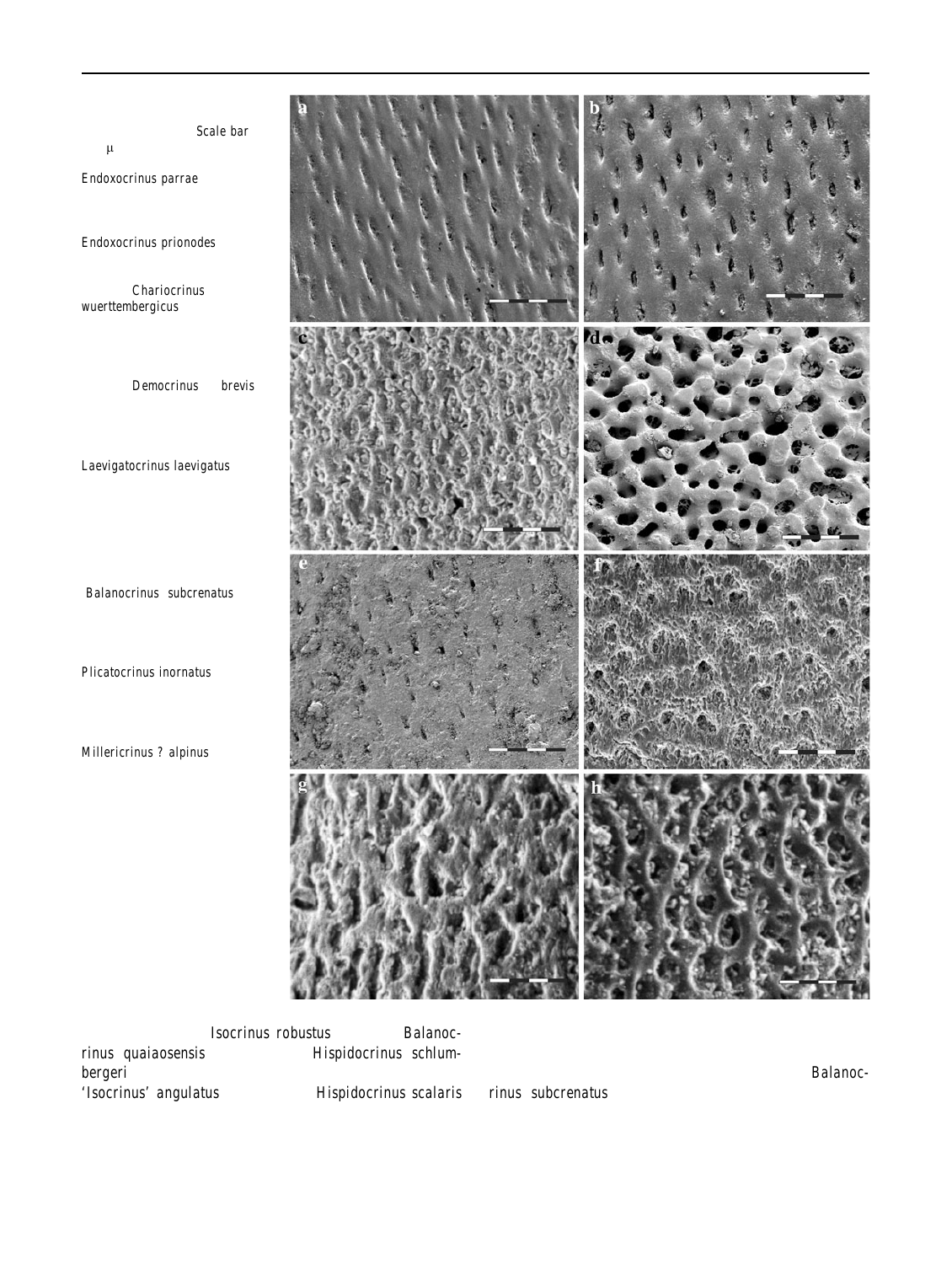<span id="page-6-0"></span>Fig. 3 Scale bar  $100 \mu m$  unless indicated otherwise a Endoxocrinus parrae (Gervais). Recent. Detail of nodal columnal adjacent to cirral scar, showing minor variation in conÞguration of en echelon perforate stereom structure. BELUM K2010.1.2. b Balanocrinus subteroides (Quenstedt). Jurassic, Pliensbachian, Charmouth Mudstone Formation, Blockley, Gloucestershire, England. Columnal of pentacrinoid larva, with synarthrial articula, showing both labyrinthic and en echelon perforate stereom. BM  $E70553$ . Scale bar 150  $\mu$ m. c Etched cleavage planes on columnal latus ofHolocrinus dubius (Goldfuss). Triassic, Anisian, Jena Formation, Oberer Wellenkalk, Rittersdorf, Thuringia, Germany. Muschelkalkmuseum IngelÞngenScale bar 400 µm. d Etched cleavage planes on columnal latus ofHolocrinus dubius (Goldfuss) showing development along them of lumina (?preservational artifacts). Triassic, Anisian, Jena Formation, Oberer Wellenkalk, Rittersdorf, Thuringia, Germany. Muschelkalkmuseum IngelÞngen.e Etched cleavage planes on columnal latus of 'Isocrinus' sp. Triassic, Rhaetian, Fatra Formation, Tatra Mountains, Slovakia. BELUM K2010.5.2. (from Peter Ledvak Collection). Scale bar 400 um. f Etched cleavage planes on columnal latus of 'Isocrinus' sp. Triassic, Rhaetian, Fatra Formation, Tatra Mountains, Slovakia. BELUM K2010.5.2. (from Peter Ledvak Collection)



Laevigatocrinus laevigatus (Fig. [2e](#page-5-0)) but in this species, the latera that closely resembles that seen in the well-preserved lumina account for considerably less than 10% of theisocrinid material already described. In both of these taxa, surface area, a Þgure signiÞcantly lower than in the othethe lanceolate lumina on these etched surfaces are signiÞisocrinids examined. cantly smaller than in other taxa examined, with those in

Two of the taxa examined, the Mid-Triassilibolocrinus dubius (Fig. 3c, d) and the Late Triassis ocrinus sp. from Kardolina (Fig.3e, f), are signiÞcantly etched but, none-etched cleavage planes that cut through the columnals at a theless, show an apparent arrangement of lumina on thew angle (c.30 from horizontal). The main distinction Isocrinus sp. (Kardolina) being especially tiny at barely  $5 \mu m$  across. These lumina are arranged en echelon along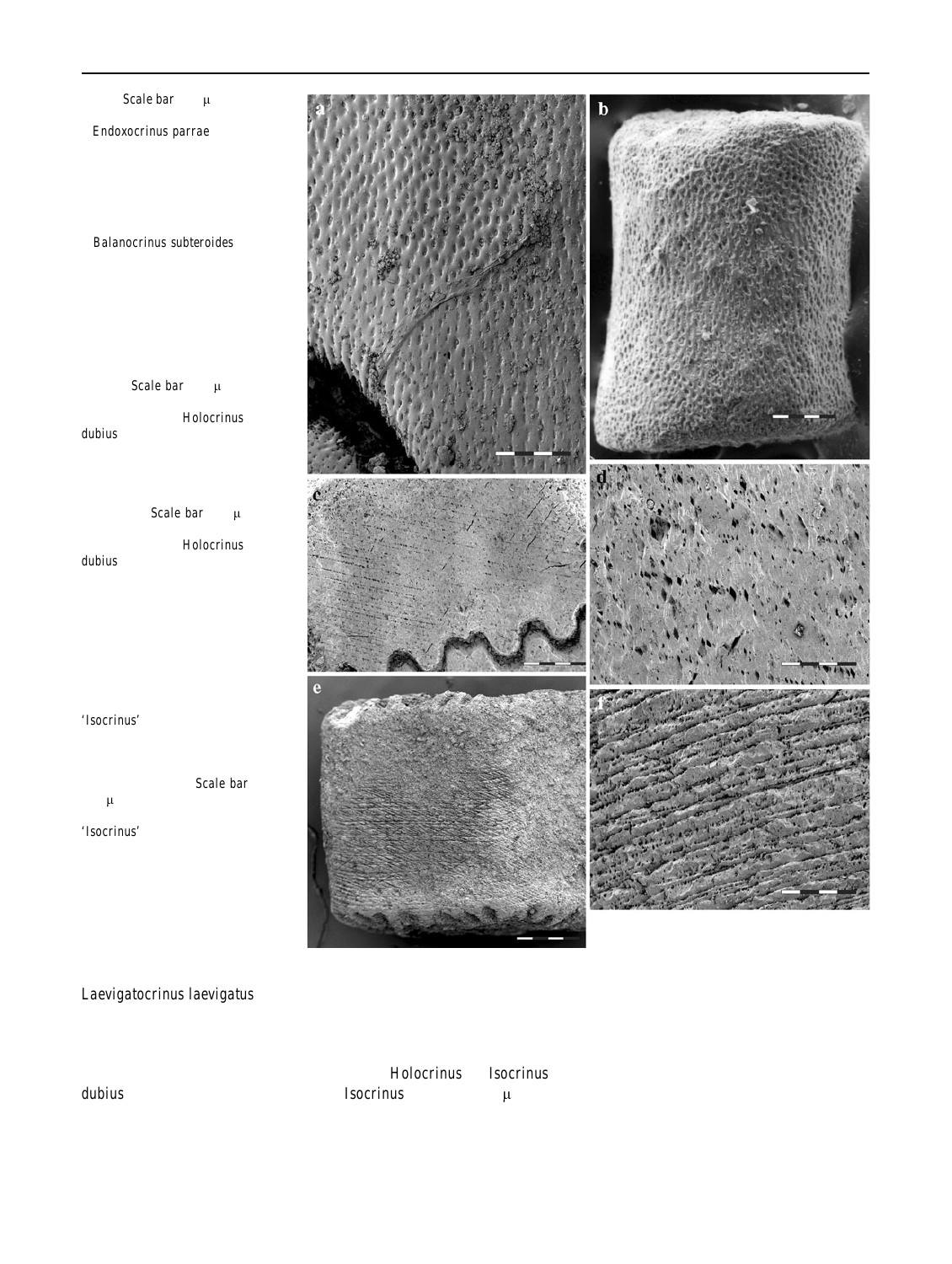between these and the en echelon patterns on the oth**eerforate stereom**, in which the circular to elliptical lumina columnals described is their relatively low angle comparedare arranged in a moderately to steeply en echelon conwith the much more steeply en echelon patterns (c.75Đ8Φguration, is found among most of the isocrinids with the from horizontal) seen on the other columnals. This, togeapparent exception in this sample of the Early Jurassic ther with their anomalously small size, suggests that the Chariocrinus. Smith [\(1980\)](#page-11-0) described perforate stereom as may be preservational artifacts rather than primary forming during periods of slow stereom growth, with features. denser inner and outer layers providing resistance to

Of the other taxa examined most have what appears tbending stresses and protection against abrasion. The be a rather random stereom arrangement that conformaresence of small en echelon lumina aligned along low with SmithÕs 1(980) description of labyrinthic stereom. angle cleavage planes on the latera of etched columnals of These taxa include the extant bourqueticrinum Democrinus brevis (Fig. [2](#page-5-0)d), the Early Jurassic millericrinids (s.l.) Millericrinus ? alpinus (Fig. [2h](#page-5-0)) and Plicatocrinus inorn-atus (Fig. [2g](#page-5-0)), and the Early Jurassic isocrind ariocri-nus wuerttembergicus (Fig. [2](#page-5-0)c). The surfaces between and spacing of the lumina on the etched columnals lumina on these columnals are generally irregular and not < 10 µm across), compared with those on well-preserved smooth as in the isocrinids described earlier, an observatiocolumnals (typically>15  $\mu$ m), suggests that those on the consistent with SmithÖs statement that this type of stereoatched columnals are a preservational artifact. Further work never forms a planar surface. Holocrinus dubius and of Isocrinus sp. from Kardolina suggests that the en echelon conÞguration seen in wellpreserved columnals might perhaps reßect underlying cleavage planes. However, the signiÞcantly smaller size would be needed to ascertain if the conÞguration of ste-

The Pnal stereom arrangement has, so far, beereom lumina on isocrinid columnal latera actually reßects observed only in the Early Jurass Pentacrinites fossilis, any underlying structural control.

representative of a clade considered to have a sister group

relationship to the comatulids s.l. IPentracrinites, the Phylogenetic aspects

latera appear to be formed of perforate stereom in which

lumina are circular to highly elongate ellipses, in someSmith [\(1980](#page-11-0)) noted that some stereom arrays were cases>50 µm long, arranged in straight to gently sinuous restricted to particular echinoid orders, implying phylogediscontinuous rows separated by gently convex raised areastic as well as ontogenetic and functional controls. Glu-(Fig. [1](#page-3-0)h).

Interpretation

Function and development of lateral stereom

chowski [\(1982\)](#page-10-0) also suggested that certain types of lateral stereom with large pores might have some phylogenetic signiÞcance. The present study indicates that the stereom of columnal latera is indeed signiÞcant for crude discrimination at high taxonomic levels, but might it also be used as a discriminant at lower levels?

The latera of crinoid columnals represents an interface Species-level discrimination between the animal and its external environment. A thin

layer of tissue separates the solid material of the columnaThe two extant species dendoxocrinus examined might from the environment and hence the lumina seen on thbe expected to show very closely similar lateral stereom, latera probably serve as points of connection between thearticularly considering suggestions that hdoxocrinus external tissue and the internal stroma. For this reasoparrae and E. prionodes may even be conspeciÞc (Meyer alone it seems likely that most, if not all, crinoid columnals et al. [1978](#page-10-0) Oji [1990](#page-10-0). Both have the typical en echelon will have abundant lumina on the latera and that their perforate stereom seen widely in isocrinids, but they are absence in fossil material is an artifact of preservation. Theertainly not identical. IrEndoxocrinus parrae, there is a proportion of pore space for a given area of latus may alsooticably sharper demarcation between the stereom lumina be inßuenced by this requirement of connectivity betweerand the intervening planar areas than is seeff.imeriothe interior and the exterior of the columnal. nodes, where instead the transition from the edges of the

In non-isocrinid crinoids, and the isocrinidhariocri-nus, the columnal latera are constructed of labyrinthicmore rounded (Fig2a, b). Oji [\(1990\)](#page-10-0) suggested that the stereom. Smith (980) found labyrinthic stereom to occur macroscopic differences between these two species very widely and to be associated with all types of tissue. Heeßected ecophenotypic variation linked to habitat depth. also noted that commonly it was associated with moderat The stereom differences may also perhaps be a conseto fast stereom growth and that a reduction in growth ratequence of these habitat differences but alternatively it may could lead to the development of perforate stereomindicate that the two are in fact separate species after all. lumina to the intervening planar surface is signiÞcantly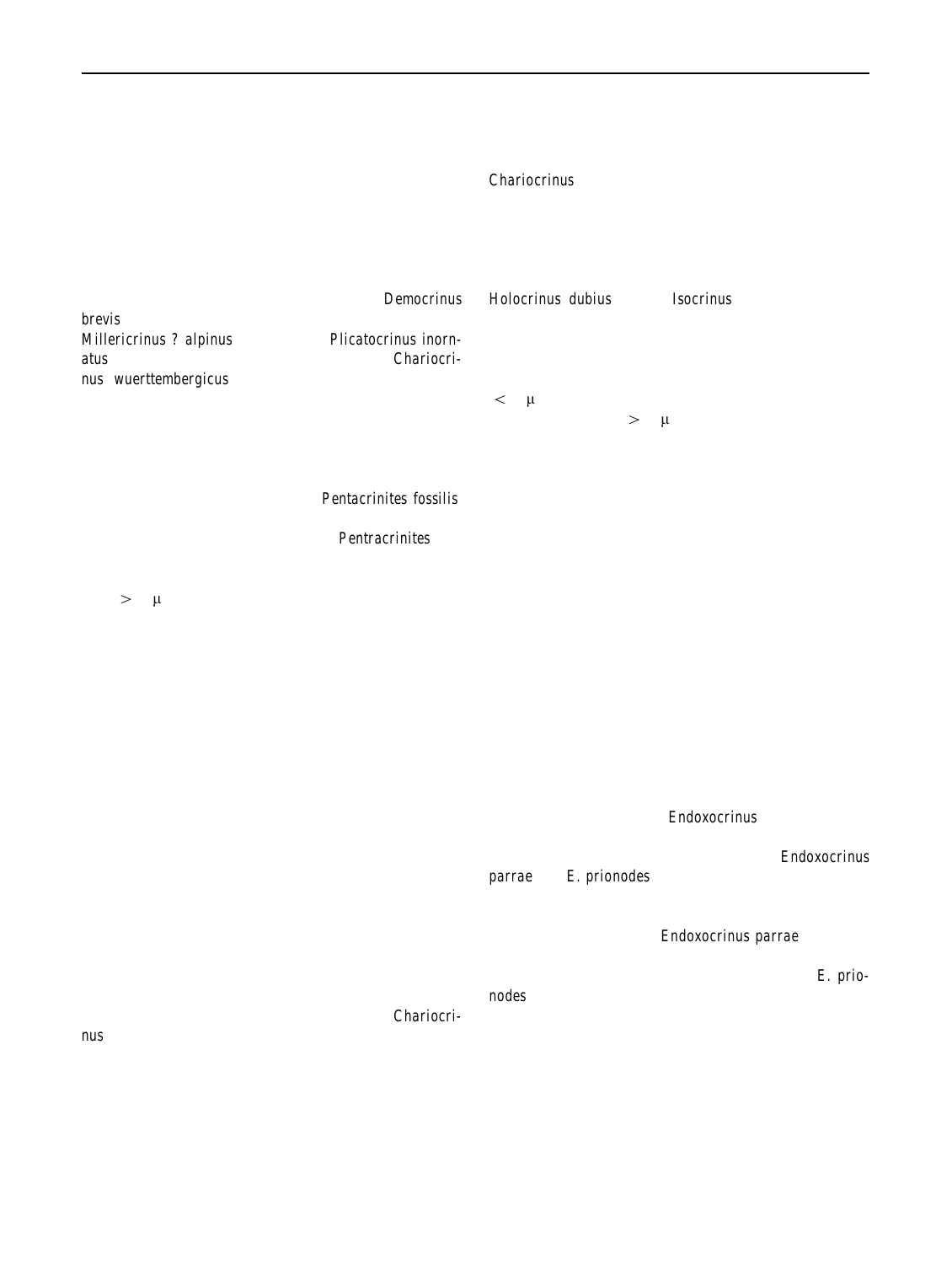Genus and family level discrimination in Early Jurassic isocrinids

Among Early Jurassic isocrinids encountered in north-west Europe several discrete genera periodiscinus, Balanocrinus, Hispidocrinus andChariocrinus, can be recognised (Simms [1988a](#page-11-0), [1989a](#page-11-0)). Stratigraphic and morphologic criteria indicate ancestorDdescendant relationships between three species offsocrinus spanning the Hettangian to Pliensbachian stages<sub>I</sub>. psilonoti, I. tuberculatus and I. robustus. Several other species were assigned to the genus, althoughwith less certainty about their relationship to this Öcentral lineage. A second lineage, assigne **Balanocrinus**, shows similar strong evidence for ancestorDdescendant relationships between four species spanning the Sinemurian Pliensbachian stage Salanocrinus quiaiosensis, B. subteroides, B. gracilis andB. solenotis. It had been suggested that theBalanocrinus lineage could be traced back into the Late Triassic (Klikushi[n1979b,](#page-10-0) [1982\)](#page-10-0), but Simms 1985 [1988a\)](#page-11-0) suggested, on morphological grounds, that it arose as a neotenous offshoot from the Ocentral Quinte lineage. In support of this, there is a close similarity between the lateral stereom of the Early Jurassiccrinus and Balanocrinus (Fig. [1](#page-3-0)b, d). This is distinct from the conÞguration seen in the Late Triassic (Carnian) a **Q**anocrinus Õsubcrenatus, where the lumina are almost circular and widely spaced (Figs $2f$ , 4).

Two other Early Jurassic species are assigned to a thir genus,Hispidocrinus, on account of their distinctive morphology, with markedly stellate columnals bearing rela-

tively small cirral scars and with relatively short noditaxes Fig. 4 Cladogram showing relationship between various Late Trias- $(<8$  columnals) compared withsocrinus ( $>12$  columnals). The relationship of this genus to other isocrinids in the sic and Early Jurassic crinoid species and species groups, as inferred from the shape and area of stereom lumina on columnal latera

Early Jurassic or Late Triassic is unclear. In the type species, Hispidocrinus scalaris, the stereom on columnal

latera is of classic perforate type, with near circular luminarevealed that these two taxa are not conspediberinus (Fig. [1](#page-3-0)f) arranged en echelon and separated by planangulatus never attains the large size of psilonoti, has intervening areas. This arrangement is different from Earlyconsistently shorter noditaxes o columnals) and a more JurassicIsocrinus and Balanocrinus in which the lumina are markedly elliptical (Fig[.1a](#page-3-0), b, d, e). However, its putative Early Jurassic descendalitspidocrinus schlum-bergeri (Fig. [1](#page-3-0)g), has lateral stereom that more closelylumina on columnal latera (Figlc) is more reminiscent of resembles these genera  $(F_4)$ , perhaps indicating a reversion back to the pattern seen in the centreat rinus lineage. markedly stellate columnal outline. In this respect, it is not dissimilar toHispidocrinus scalaris andH. schlumbergeri and, intriguingly, the shape and conÞguration of stereom H. scalaris (Fig. [1](#page-3-0)f) than of other Early Jurassic isocrinids. Morphometric analysis of this species has yet to be undertaken but this observation suggests that its afÞnities

Another isocrinid has recently been recognised as a may perhaps lie withHispidocrinus (Fig. 4). distinct species in the latest Triassic (Rhaetian) and earliest Of the Early Jurassic isocrinids examined for this study, Jurassic (Hettangian) in north-west Europe. This was Þœne stands out as being anomalous. Thi£liariocrinus ured in the 19th Century (Loriol 884D89 as Isocrinus angulatus, although the original name was a nomen nudum British Toarcian. Unlike all of the other isocrinids exam-(Oppel1856 $D$ 58 It was dismissed by Simms  $$989$ a as a synonym ofIsocrinus psilonoti but abundant new material, species appears to have lateral stereom with a structure albeit disarticulated, from the basal Hettangian Stage hasnore akin to unordered labyrinthic stereom ([Fig](#page-5-0).). wuerttembergicus, a small isocrinid that is common in the ined, which have perforate stereom on columnal latera, this

## En echelon perforate stereom

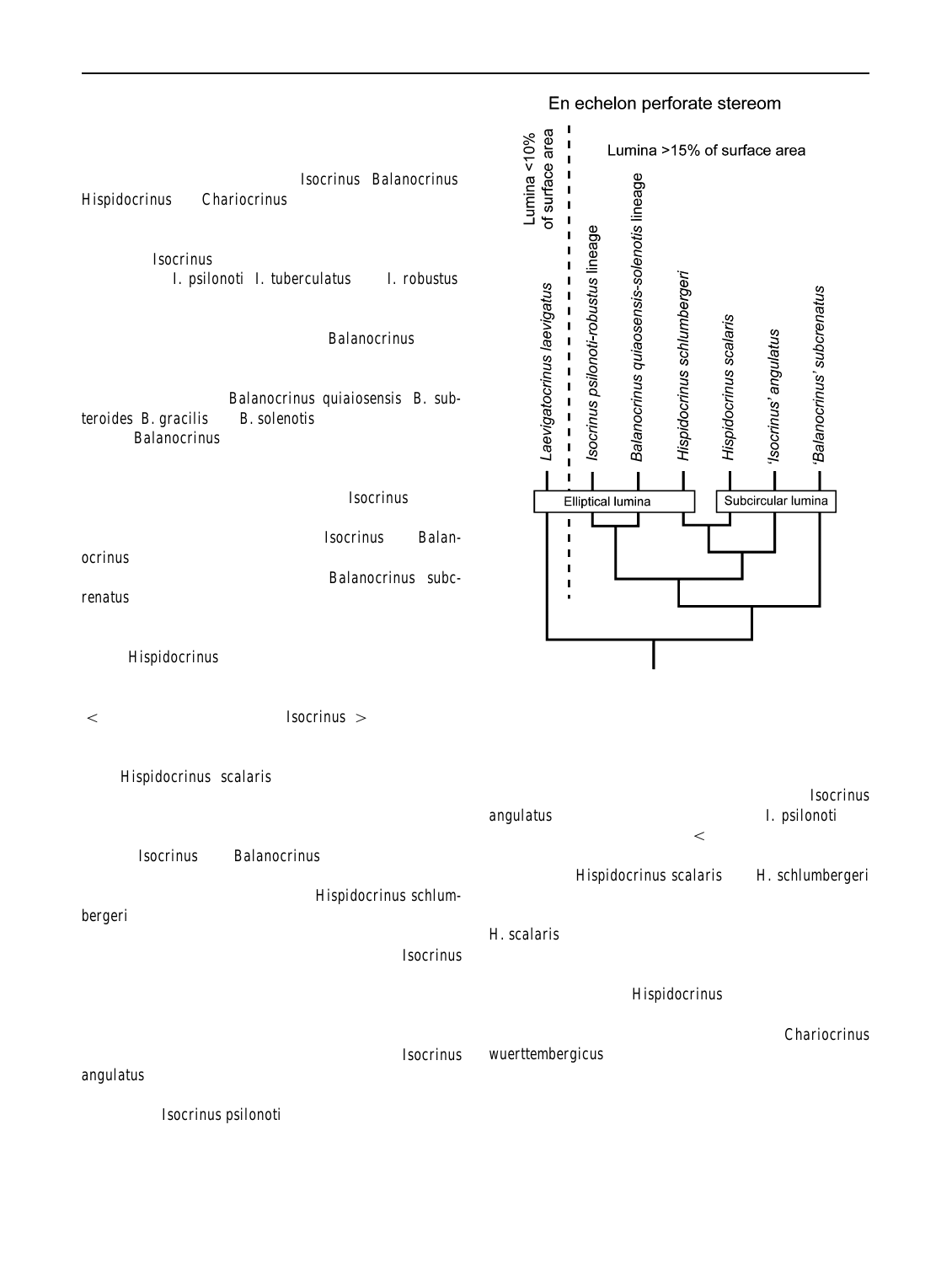#### High-level discrimination

columnal latera stereom

structure

stereom on the latera **M**emocrinus columnals, although a plesiomorphic trait, is nonetheless signiÞcant for resolving

The distinction, based on the lateral stereom, between mothis issue. Both comatulids and isocrinids pass through a of the isocrinids examined and the non-isocrinids has alread $\tilde{\phi}$ pentacrinoidÖ larval stage in which they possess a tiny been alluded to, with most of the former possessing perforate<1 mm diameter) stem with bifascial synarthrial articula stereom and the latter labyrinthic stereom. However, otheand hence, on the grounds of columnal morphology alone, macroscopic characters can generally be used to identifyhe bourgueticrinids could have evolved from either group phylogenetic afÞnities at this high level without relying on (Simms1988t). In comatulids, the stem is lost as the centhis character alone. Labyrinthic stereom has been identiÞetodorsal develops while in isocrinids continued growth of on the columnal latera of representatives of four high levethe stem leads to the development of typical symplectial taxa; inMillericrinus ? alpinus (Millericrinina), Plicatocrinus inornatus (Cyrtocrinina),Democrinus brevis (Bourgueticrinidae) and the seemingly anomalous case o*f*even at this small size they have developed the en echelon Chariocrius wuerttembergicus (Isocrinina). The precise pattern of perforate stereom typical of most isocrinids. This phylogenetic relationship between the millericrinids andcontrasts markedly with the lateraDémocrinus columnals, cyrtocrinids is unclear as many of their apparent similaritieswhich is entirely labyrinthic (Fig2d). The absence of en are actually plesiomorphic characters and hence uninforechelon perforate stereom **Oremocrinus columnals sug**mative, but they are treated together here as Millericrinida. gests that bourgueticrinids more probably are neotenous articula (Simm[s1989b\)](#page-11-0). Examination of pentacrinoid larval columnals ofBalanocrinus subteroides (Fig. [3b](#page-6-0)) shows that

The occurrence of labyrinthic stereom on the columnalderivatives of the comatulids rather than isocrinids (Eig. latera of representatives of three or four discrete taxonomicetaining the stem which ordinarily would be lost in adult groups suggests that this is the plesiomorphic conditioncomatulids.

and that the perforate stereom, with en echelon lumina, The lateral stereom of the Early Jurashentacrinites seen in most of the isocrinids examined, is apomorphic an**ô**bssilis (Fig. [1h](#page-3-0)) appears distinct both from the regular arose after the isocrinid and Önon-isocrinidÖ clades hadrforate stereom of isocrinids and the more chaotic lab-diverged (Fig.5). Gluchowski [\(1982\)](#page-10-0) reported labyrinthic yrinthic stereom of millericrinids, cyrtocrinids and stereom on the columnal latera of some Palaeozoic crinoidsourgueticrinids. It might perhaps be interpreted as some-(disparids and monobathrid camerates) which, coupled where in between these two. The surface, although having with its taxonomically widespread occurrence in othergently convex ridges between rows of lumina, is much crinoid taxa, also suggests that this is the plesiomorphicnore planar than in typical labyrinthic stereom yet the state for columnal latera microstructure. conÞguration of the lumina is much more irregular than in

Bourgueticrinids have in the past been assigned to thehe perforate stereom of isocrinids and, in that respect, Millericrinida (Roux[1977;](#page-10-0) Pisera and Dzil 979) but others have considered them as neotenous derivatives of either asinuous perforate stereom Orentacrinites arose indecomatulid or isocrinid stock (Rasmussen978; Simms 1988b Simms et al[.1993](#page-11-0)). The presence of labyrinthic rinthic stereom (Fig5). Although some authors (Roux resembles labyrinthic stereom. It is suggested here that this pendently from the apomorphic state represented by laby-

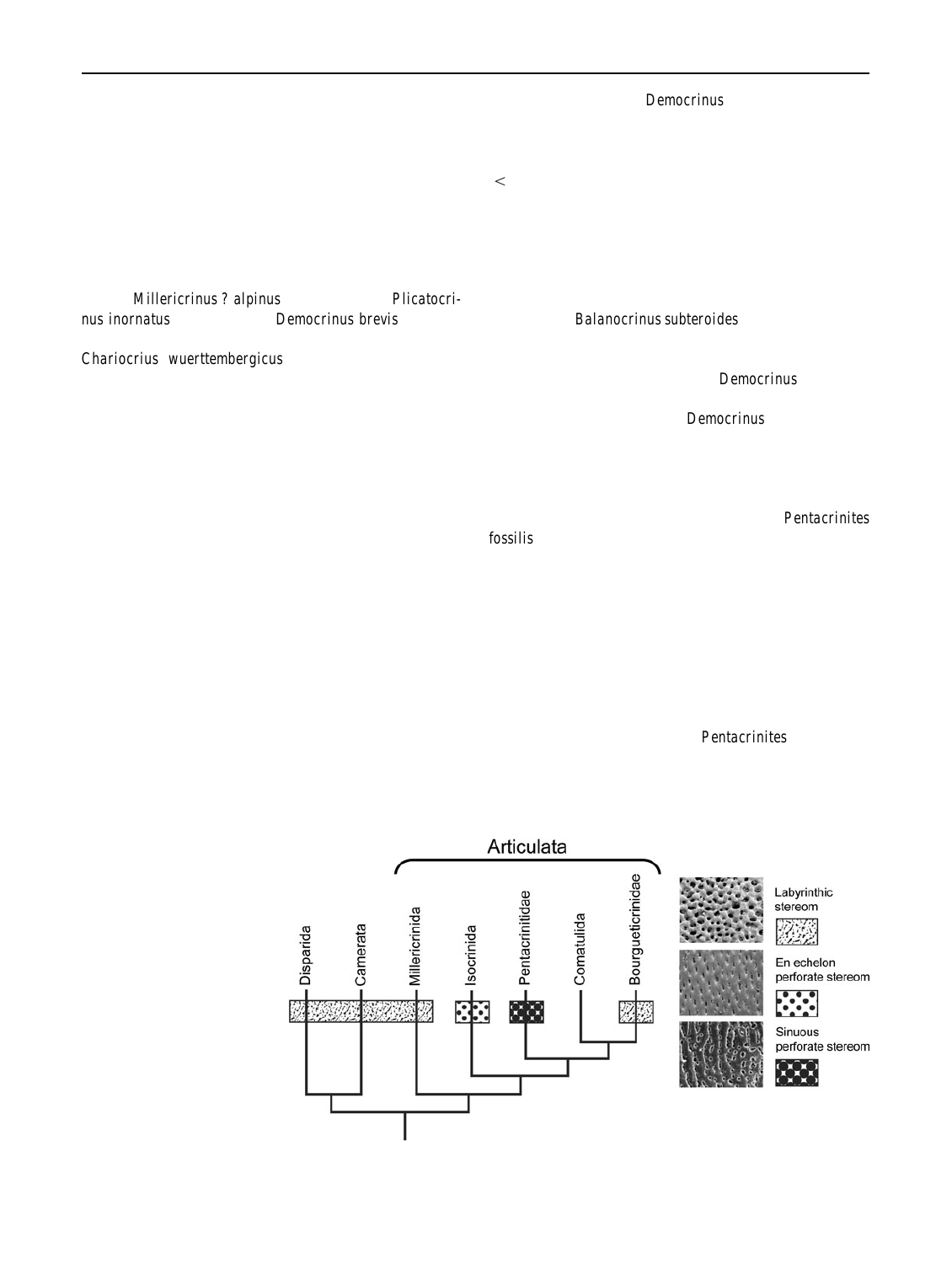### **Conclusions**

Examination of the microstructure of columnal latera in a can be grouped into one or other of two main stereom oriol **p** de (1884P80) **Detection** frages ou description one or other of two main stereom oriol **p** de (1884P80) **Detection** types. Most isocrinids have perforate stereom in which stereom lumina, typically elliptical, are arranged in an en echelon pattern. Most non-isocrinids examined, which<sup>Macurda</sup>, D. B. & Meyer, D. L. (1975). The microstructure of the includes millericrinids, cyrtocrinids and bourgueticrinids, have columnal latera composed of poorly ordered laby<sub>Macurda, D. B., & Roux, M. (1981).</sub> The skeletal morphology of the rinthic stereom. Labyrinthic stereom is interpreted as the plesiomorphic state for columnal latera, with en echelon perforate stereom as an apomorphy of the Isocrinina. A nacurda, D. B., Meyer, D. L. & Roux, M. (1978). The crinoid third stereom pattern, so far seen only in the Early Jurassic Pentacrinites, has straight to sinuous rows of lumina and appears to shows aspects of both labyrinthic and perforate stereom. It is interpreted here to have arisen independently of the perforate stereom seen in the Isocrinina and, pending examination of other representatives, is considered to be a iller, J. S. (1821). A natural history of the crinoidea, or lily-shaped autapomorphy of the Pentacrinitidae.

Variations in shape and spacing of the stereom lumina i $p_{ji}$ isocrinids may be signiÞcant for genus or family level discrimination within the Isocrinina and may prove of value in resolving phyogenetic relationships in poorly known taxa.

Acknowledgments I am particularly indebted to Hans Hess for Paul, C. R. C., & Smith, A. B. (1984). The early radiation and encouraging my interest in crinoids over many years. As a schoolboy in 1976 I wrote to Hans, on Dick JefferiesÖ recommendation, corPaul, C. R. C. (1998). Adequacy, completeness and the fossil record. cerning some Lower Jurassic ophiuroids and crinoids I had found. The ensuing correspondence Þred up my interest in this group, which continues to this day. I am grateful to Hans Hagdorn, Peter Medva Pisera, A., & Dzik, J. (1979). Tithonian crinoids from Rogoznik and Charles Messing for providing some of the material used in this study, and to the staff of the SEM units at QueenÕs University Belfast and at the Natural History Museum, London, for their assistance in Rasmussen, H. W. (1978). Evolution of articulate crinoids. In: the project. The original manuscript was improved signiÞcantly following comments from Hans Hagdorn and an anonymous reviewer.

#### References

- Ausich, W. I. (1996). Crinoid plate circlet homologiesournal of Paleontology, 70, 955Ð964.
- Clausen, S., & Smith, A. B. (2005). Palaeoanatomy and biological afÞnities of a Cambrian deuterostome (Stylopholia). 438, 351Ð354.
- <span id="page-10-0"></span>[1981\)](#page-11-0) have suggested a close phylogenetic relationshiplausen, S., & Smith, A. B. (2008). Stem structure and evolution in the earliest pelmatozoan echinodermisurnal of Paleontology,
	- Donovan, S. K. (1991). The taphonomy of echinoderms: calcareous multi-element skeletons in the marine environment. In: Donovan, S.K. (Ed.),The processes of fossilization (pp. 241Ð269). London: Belhaven Press.
	- Paleozoic crinoidsActa Palaeontologica Polonica, 27, 77Đ83.
- echelon perforate stereom seen widely in the isocrinids. Howarth, M. K. (1958). A monograph of the ammonites of the Liassic Family Amaltheidae in Britain (90 p, 10 pls). USA: Monograph of the Palaeontographical Society of London.
	- Klikushin, V. (1979a). Microstructural features of isocrinid stems. Paleontologicheskii Zhurnal, 1, 88Ð96.
	- Klikushin, V. (1979b). Sea lilies of the generaalanocrius and Laevigatocrinus. Paleontologicheskii Zhurnal, 3, 87Ð96.
- variety of fossil and extant crinoid taxa has found that most likushin, V. (1982). Taxonomic survey of fossil isocrinids with a list
	- Loriol, P. de (1884D89). Paletologie francüaise, ou description des fossils de la France, Ge 1, Animaux invertores. Terrains jurassique. 11, Crinoides, pt 2.
		- crinoid endoskeleton (22 p). Kansas: University of Kansas Paleontological Contributions 74.
		- isocrinid crinoidsAnnacrinus wyvillethomsoni and Diplocrinus maclearanus. Contribution from the Museum of Paleontology, University of Michigan, Ann Arbor, 25, 169Ð219.
		- stereom. In: R. C. Moore et al. (EdsTreatise on Invertebrate Paleontology, Part T, Echinodermata 2 (pp. t2l7Ðt232) Lawrence, Kansas: University of Kansas Press.
	- Meyer, D. L., Messing, C. G., & Macurda, D. B. (1978). Zoogeography of tropical western Atlantic Crinoidea (Echinodermata). Bulletin of Marine Science, 28, 412Ð441.
		- animals; with observations on the genera, Asteria, Euryale, Comatula & Marsupites (pp.150, 50 pls.). Bristol: Bryan & Co. T. (1990). Dimorphism and geographic distribution of two phenotypes of a west Atlantic stalked crinoEndoxocrinus parrae (Gervais).Transactions and Proceedings of the Palaeontological Society of Japan, New Series, 159, 603Ð606.
	- Oppel, A. (1856Ð58). Die Juraformation Englands, Frankreich und des su westlichen Deutschalnds. Verein fu aterlandische Naturkunde Wattemberg, Jahreshefte, 12, 121Đ556.
		- phylogeny of echinoderm Siological Reviews, 59, 443Đ481.
		- In: Donovan, S.K. & Paul, C.R.C. (Eds.),The adequacy of the
		- fossil record (pp. 1Ð22). Chichester: Wileys.
		- (Pieniny Klippen Belt, Poland) and their evolutionary relationships.Eclogae Geologicae Helvetiae, 72, 805Ð849.
		- R. C. Moore et al. (Eds.),Treatise on Invertebrate Paleontology,
		- Part T, Echinodermata 2 (pp. t302Ðt316). Lawrence, Kansas: University of Kansas Press.
	- Roux, M. (1970). Introduction a lÕetude des microstructures des tiges de crinodes. Geobios, 3, 79Đ98.
	- Roux, M. (1975). Microstructural analysis of the crinoid stem. (pp. 7). Lawrence: University of Kansas Paleontological Contributions 75.
	- Roux, M. (1977). The stalk-joints of Recent Isocrinidae (Crinoidea). Bulletin of the British Museum, Natural History (Zoology), 32, 45Ð64.